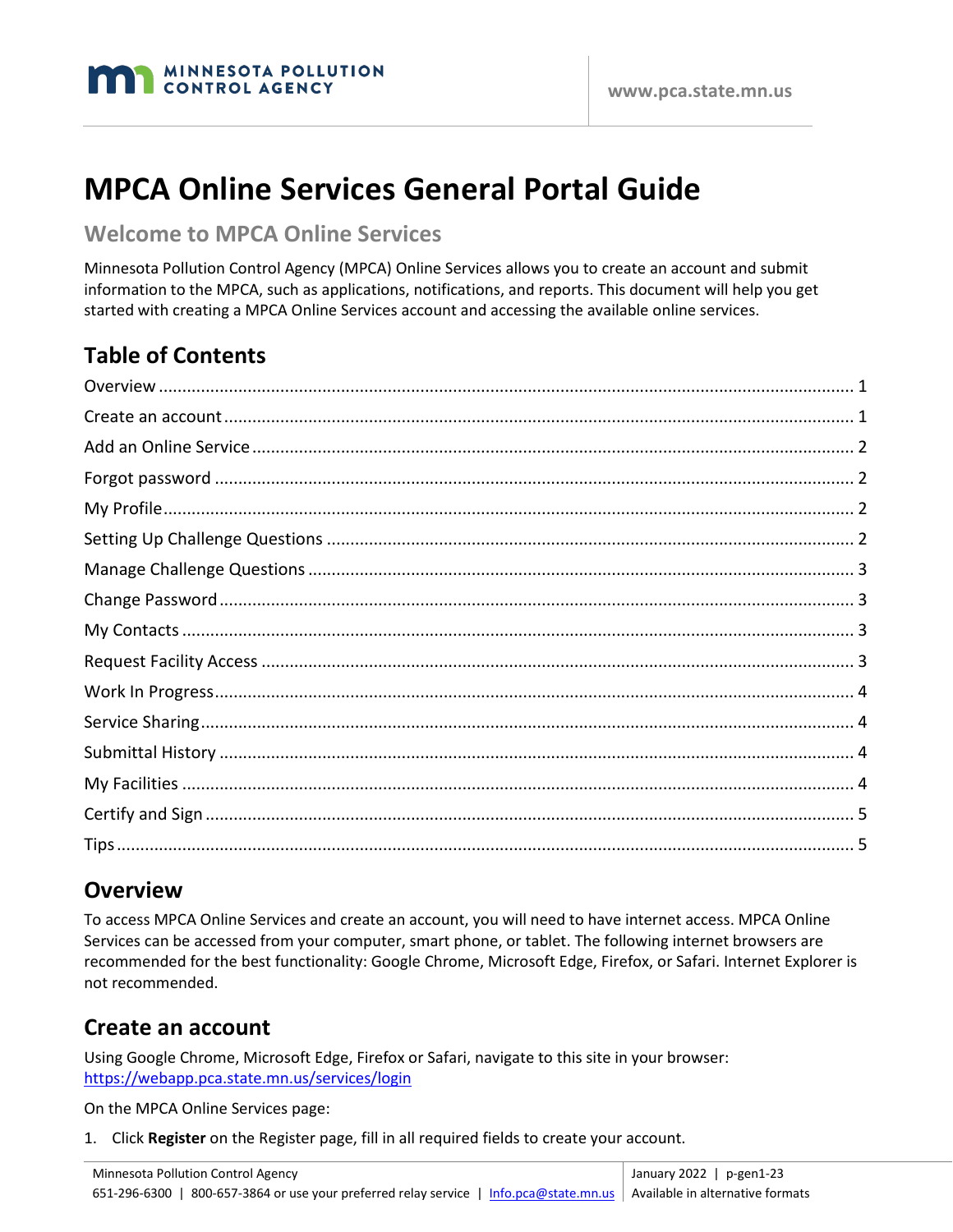- 2. Click **Register**.
- 3. You should receive a confirmation message at the top of the screen: "Registration successful. Please check your email for account verification message."
- 4. Check your email account for the verification email.
- 5. Click the account verification link in the email.
- 6. Log in using the username and password you just created, and it will bring you to the My Online Services home screen.

#### <span id="page-1-0"></span>**Add an Online Service**

- 1. Click **Add Online Service**.
- 2. Select the service you would like to add from the Application drop-down list.
- 3. Click **Submit**.

#### <span id="page-1-1"></span>**Forgot password**

On the MPCA Online Services login page:

- 1. Click **Forgot password**.
- 2. Enter your User ID and click **Update password**.
- 3. You should receive a confirmation message at the top of the screen: "New password requested. Please check your email."
- 4. Check your email and verify that you received a password reset verification email.
- 5. Click on the verification link in the email.
- 6. Enter a new password ensuring you enter the same password in both fields.
- 7. You should receive a confirmation message at the top of the screen: "Password reset successful. Log in to continue."
- 8. Log in with your username and new password.

# <span id="page-1-2"></span>**My Profile**

Once your account is created, you should update My Profile.

- 1. On the My Online Services home screen, click **My Profile**.
- 2. Verify that your First Name, Last Name, and Email Address display in the respective fields. The account information displayed is the same information that you entered during account creation.
- 3. Add other optional account information, such as Address Line 1, City/Town, State, Postal Code, or Phone Number. Once complete, click **Save Changes**.

### <span id="page-1-3"></span>**Setting Up Challenge Questions**

Set up Challenge Questions if you will be electronically signing documents.

- 1. On the My Online Services home screen, click **My Profile**.
- 2. On the My Profile page, click **Set Up My Challenge Questions**.
- 3. Select five challenge questions and enter answers.
- 4. Click **Set Up My Challenge Questions**.
- 5. Click **Save Changes**.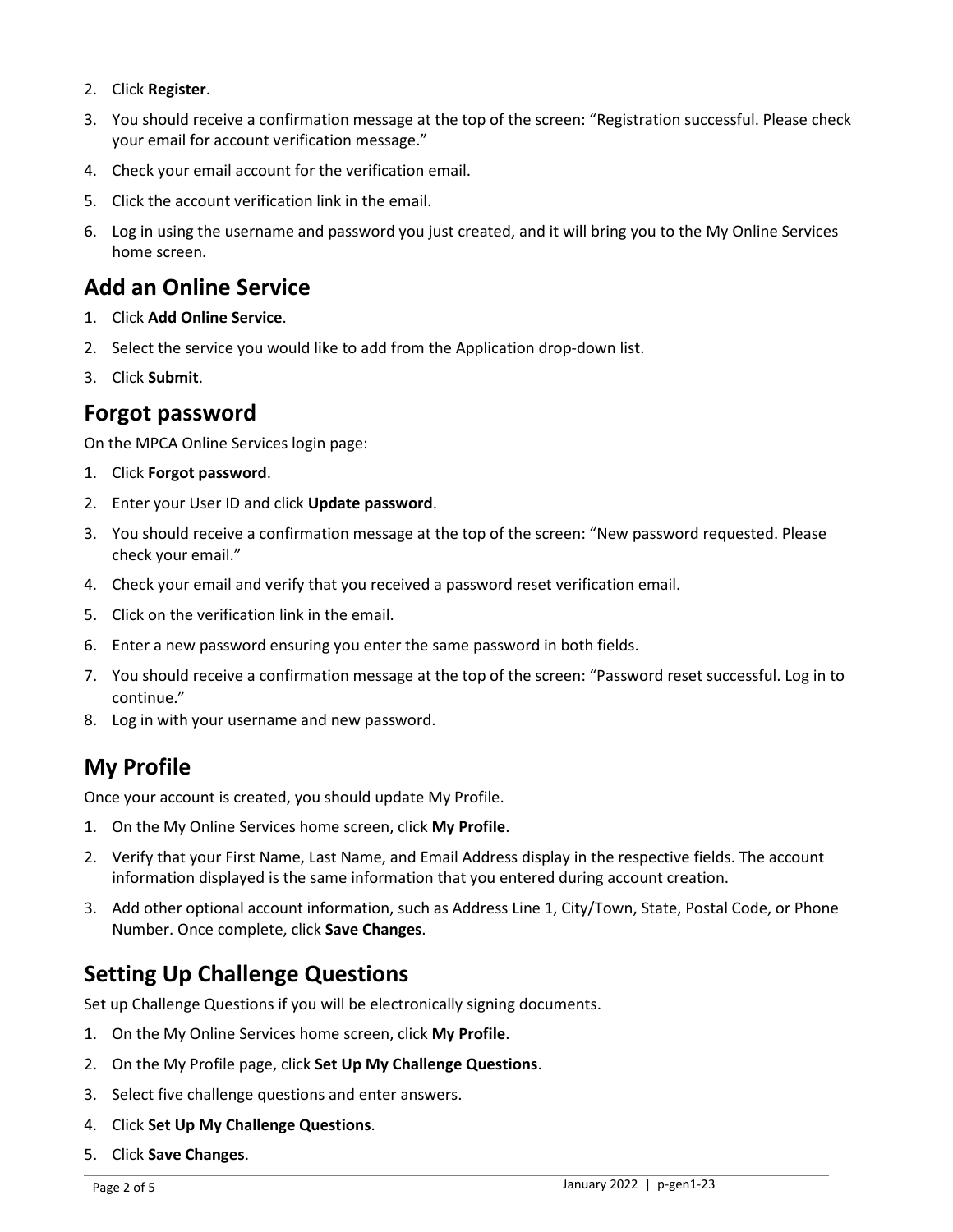# <span id="page-2-0"></span>**Manage Challenge Questions**

How to manage Challenge Questions after they've been set up.

- 1. On the My Online Services home screen, click **My Profile**.
- 2. On the My Profile page, click **Manage My Challenge Questions**.
- 3. You must correctly answer a challenge question in order to proceed. Enter your answer and click **Submit**.
- 4. Edit your selected challenge questions and answers as needed, then click **Update My Challenge Questions.**
- 5. You'll receive an email notification that changes were made.

#### <span id="page-2-1"></span>**Change Password**

To change your password:

- 1. Click **My Profile**.
- 2. Click **Change Password**.
- 3. Enter your old password. Then create a new password and confirm the new password. Once entered, click **Update password**.
- 4. You should receive a confirmation message at the top of the screen: "Password reset successful. Log in to continue."

#### <span id="page-2-2"></span>**My Contacts**

You can add and save contacts to your account, similar to an address book. When completing an online service, you can retrieve a person's contact info from My Contacts.

To add contacts to your account:

- 1. On the My Online Services home screen, click **My Contacts**.
- 2. Click **Create Contact**.
- 3. Fill out the contact information and click **Save**. You should receive a confirmation message at the top of the screen: "Contact successfully saved."

#### <span id="page-2-3"></span>**Request Facility Access**

- 1. Click **Launch** to open the online service.
- 2. On the Select a Facility page, click **Add a facility**.
- 3. Search for your facility by name, permit number, registration ID, address, municipality/city, or county.
- 4. Click the facility name in the list to expand the info. Click **Request access**.
- 5. Select the appropriate access level.
- 6. If you request Signatory access, you'll need to fill out the electronic submittal agreement form.
- 7. If you are not the Responsible Official, indicate that on the form. The Responsible Official must review and approve your access request.
- 8. The MPCA will review your access request within a couple business days. You will receive a confirmation email once your access request has been processed.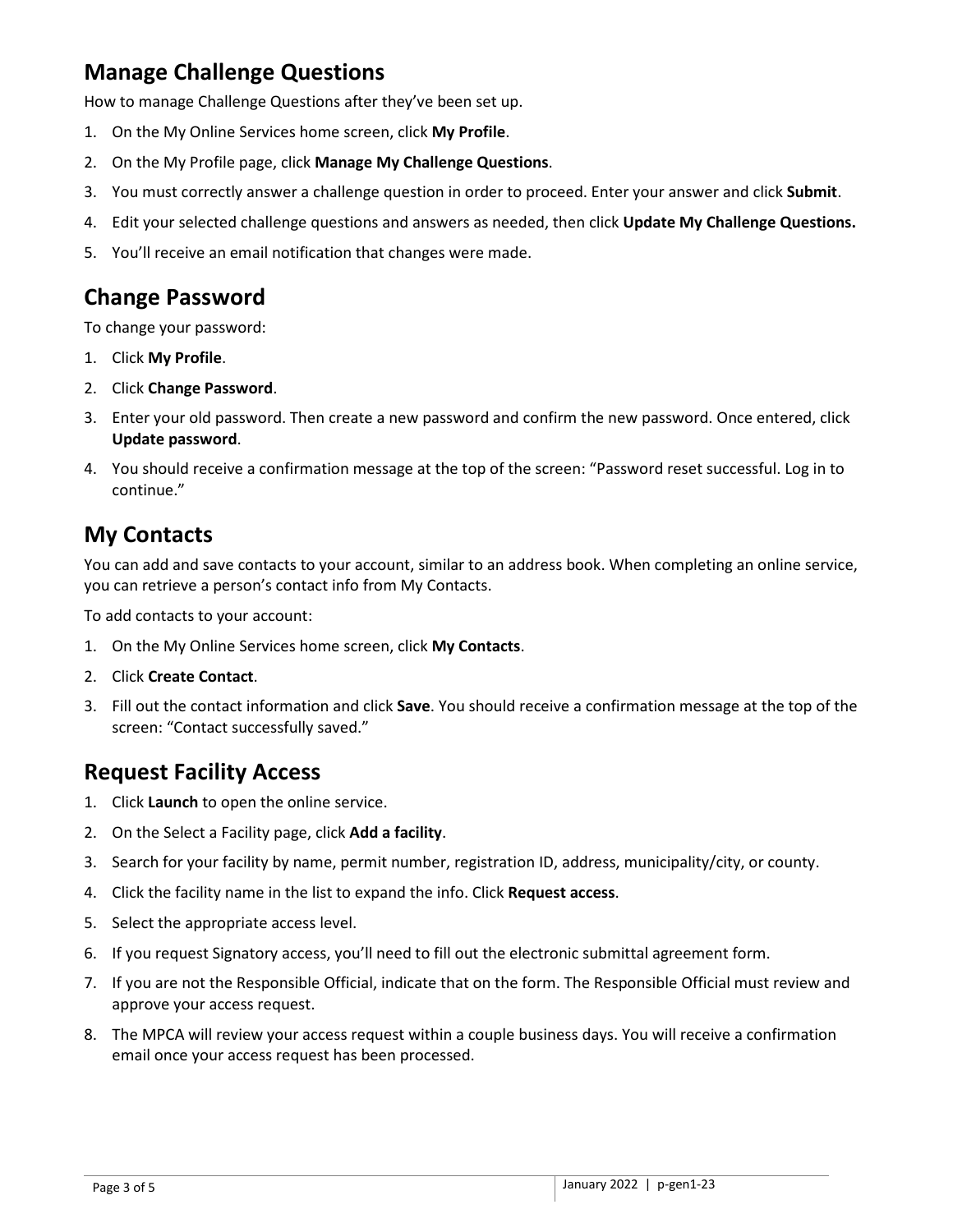# <span id="page-3-0"></span>**Work In Progress**

The work in progress section displays online service transactions that you have started and saved, but not completed. To view, edit, or delete any in progress services you have:

- 1. On the My Online Services home screen, click on **Work In Progress**.
- 2. Review the list of your in-progress transactions.
- 3. To continue working on a transaction, click the Edit icon and it will open your transaction.
- 4. To cancel a transaction, click the cancel service icon. A confirmation pop-up displays: "Are you sure you want to cancel Transaction ID #?" Click **Yes** to cancel the transaction and it will be deleted from the work in progress list.

#### **Please note: Once the in-progress transaction is removed from the list, it is not recoverable.**

#### <span id="page-3-1"></span>**Service Sharing**

- 1. Click on **Work in progress**.
- 2. Click the icon in the Share column.
- 3. Select a user from the drop-down list or enter in the user's username.
- 4. Click **Share**.
- 5. Click **Yes** in the Confirmation pop-up box.
- 6. The username will appear in the User(s) sharing this transaction section. The user will receive an email notification that you have shared the transaction with them.

#### <span id="page-3-2"></span>**Submittal History**

The Submitted Services section displays online service transactions that you have submitted. Here you can access the Copy of Record (electronic receipt) for each submission.

To view services that you have submitted:

- 1. Click **Submitted services**.
- 2. Review the list of your submitted transactions.
- 3. To view the Copy of Record for a specific transaction, click the PDF icon. Your browser may prompt you with an "open file" dialog box. Accept it in order to open the file.

### <span id="page-3-3"></span>**My Facilities**

The My Facilities section displays all facilities where your access is pending or has been granted. If you have signatory access to a facility, you can also use this section to approve, deny, or revoke a preparer's access to a facility.

To approve or deny a pending access request:

- 1. Click **My Facilities**.
- 2. Click the icon in the Manage Access column of the facility you would like to review.
- 3. In the Pending Access Requests section, the name of the person requesting access is displayed. Click the arrow icon in the Action column to approve or deny their request.

To revoke a preparer's facility access:

- 1. Click **My Facilities**.
- 2. Click the icon in the Manage Access column of the facility you would like to review.